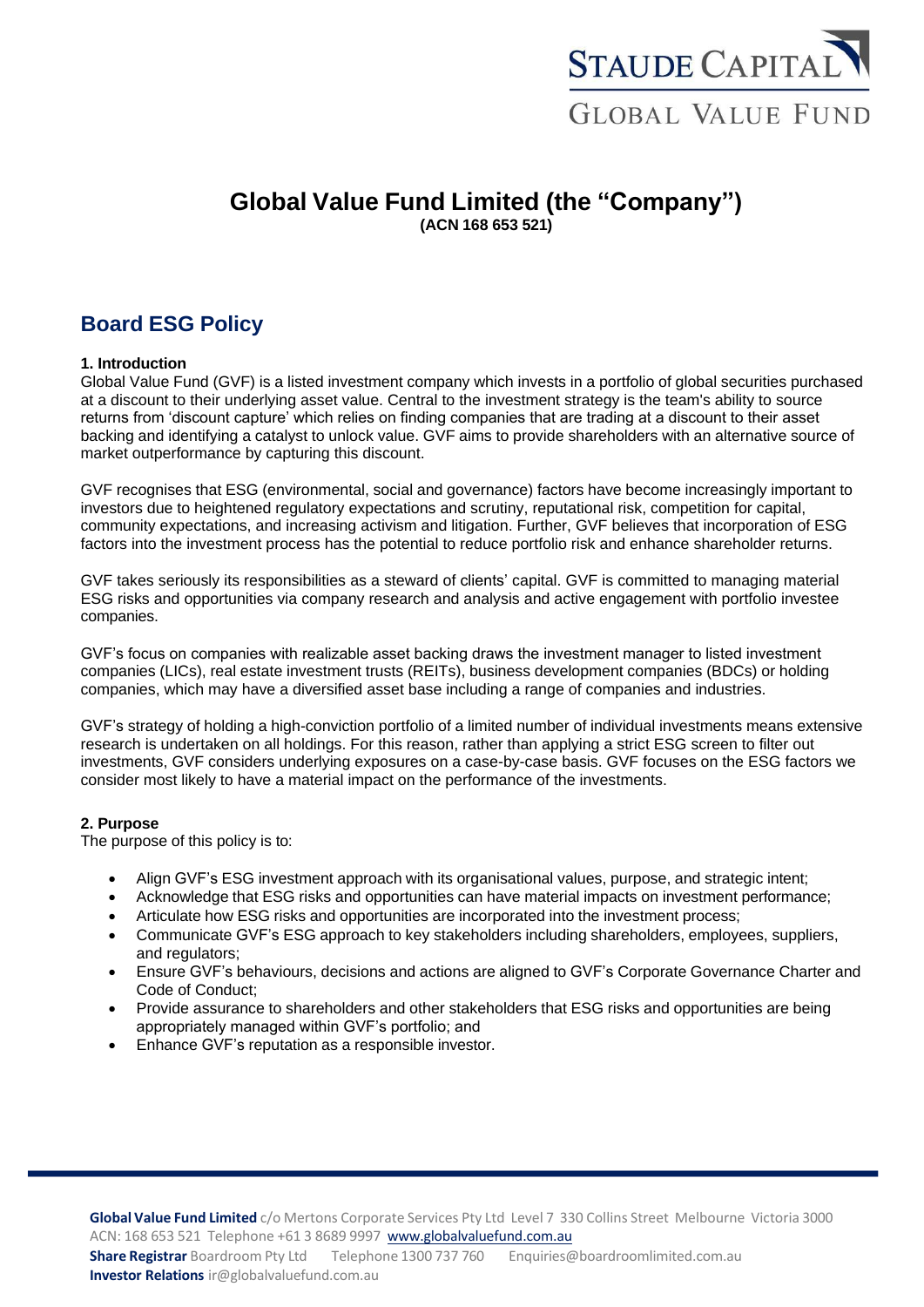

### **Policy**

GVF is committed to appropriately managing ESG risk in the pursuit of its investment objectives. In particular, GVF is committed to:

- Minimising the impact of ESG risks that the company can meaningfully and realistically control;
- Protecting its shareholders and other stakeholders' interests;
- Embedding an appropriate corporate culture regarding ESG investment;
- Modelling ESG best practice within the company; and
- Establishing clear accountability throughout the company for ESG risk management.

GVF's approach to management of the financial and non-financial risks presented by ESG is aligned with the 4th Edition of the ASX Corporate Governance Principles, 2020 and GVF's Corporate Governance Statement (section 7.1 Recognise and manage risk).

#### **3. Approach to ESG Investing**

GVF considers that ESG factors can impact earnings and valuations within companies and across sectors. When making investment decisions, GVF considers a range of non-financial ESG risk and value drivers alongside financial drivers.

#### **Governance**

Governance encompasses the structures and processes by which an organisation is directed and controlled and the mechanisms by which it is held to account. GVF's experience demonstrates that governance is often the most important of the three ESG factors, and an independent board, acting in the interests of shareholders, is key to optimising long-term total shareholder returns.

GVF advocates for the highest level of corporate governance and will actively challenge boards or managers that demonstrate poor governance practices.

GVF believes in having a constructive engagement with the boards and managers of our investments, as well as with our fellow shareholders, regarding matters such as capital allocation, discount control, and structure.

Within GVF's main area of focus, closed-end funds, poor corporate governance often manifests itself in shares trading at a significant discount to a fund's asset backing. GVF's efforts to unlock value in these situations are thus generally efforts to improve corporate governance for the benefit of all shareholders.

#### **Environmental and Social**

GVF takes its responsibility to environmental and social matters seriously and believes that companies that operate the highest environmental and social standards are less prone to financial and reputational risks from adverse litigation, government sanction, or scandal.

GVF does not actively exclude companies or sectors that rank poorly on environmental and social matters. Instead, as with GVF's approach to governance issues, if we believe a company is undervalued because of poor environmental or social practices, we will actively engage to try and rectify these issues for the benefit of all shareholders.

### **4. Company Engagement**

Responsible active ownership is integral to GVF's investment approach. Questioning and challenging companies about issues we perceive may affect their value and voting our shares consistent with our beliefs is integral to our engagement. Our intention in exercising our votes is to deliver on our fiduciary responsibilities to our investors to enhance returns. Having a concentrated portfolio allows GVF to spend significant time considering proposals in detail before voting. GVF 'owns' its vote and never blindly follows the recommendations of boards, proxy advisers, or others. GVF aims to support company management and boards of investee companies, however we will vigorously oppose their decisions if we believe that is in the best interests of our shareholders.